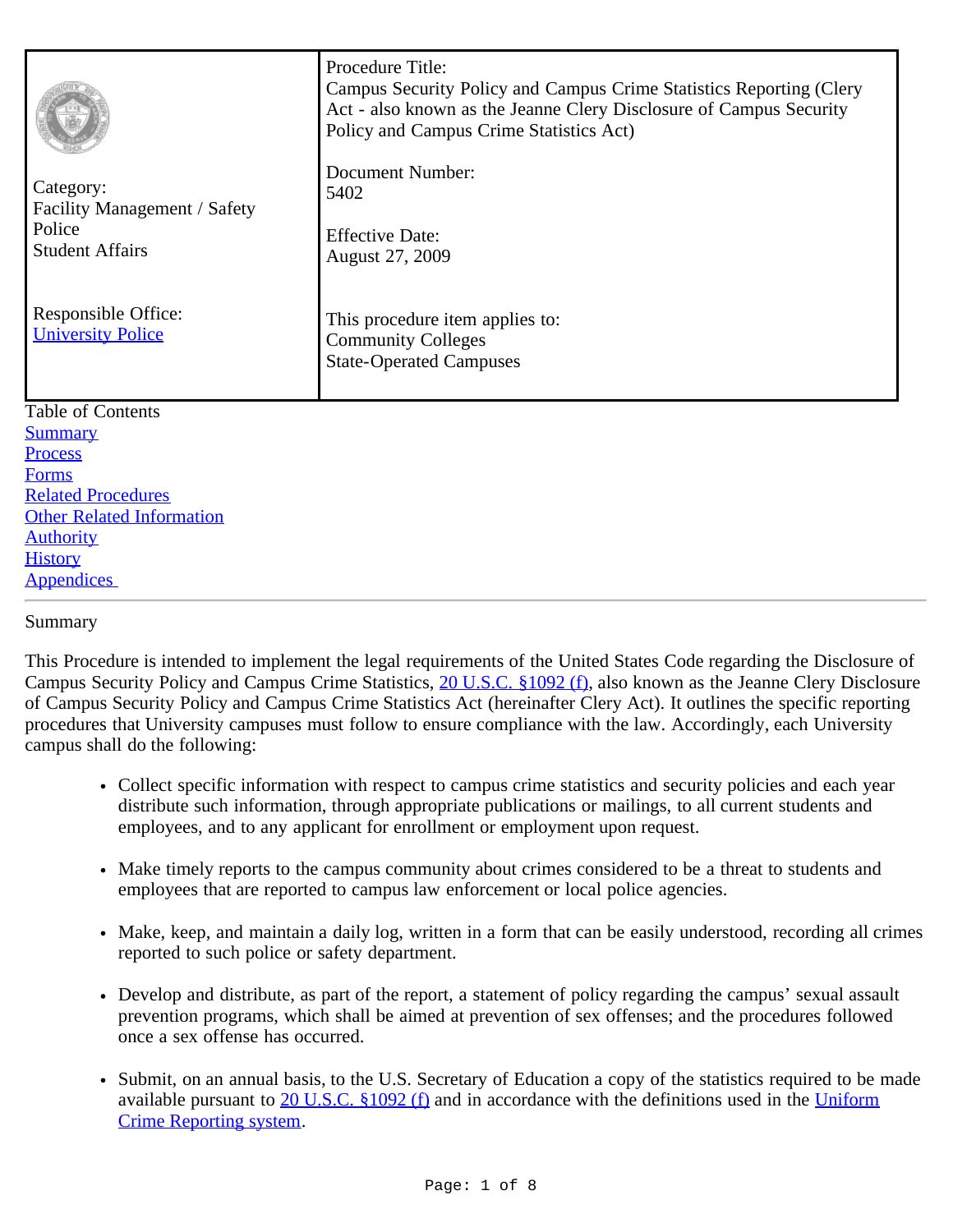Distinguish, by means of separate categories, any criminal offenses that occur on campus; in or on a noncampus building or property; on public property; and in dormitories or other residential facilities for students on campus.

Additionally, each state-operated campus shall do the following:

- Submit, on an annual basis, on or before each October 15, to the System Administration Office of University Police a digital copy of the Annual Security Report issued to that state-operated campus's community, pursuant to federal law and regulation and to this Procedure.
- The College President or his or her Senior Staff designee, shall review and certify to the Chancellor, the accuracy of each Annual Security Report.

The System Administration of the State University of New York shall do the following:

- The Office of University Police shall review the State-operated Campus' Annual Security Reports on a rotating basis; each campus' Annual Security Report shall be reviewed at least every three (3) years. Additionally, the Office of University Police, in coordination with the Office of University Life and the Office of University Counsel shall periodically provide guidance and training to campus and system officials charged with compliance with the Clery Act.
- The Office of University Audit shall periodically, and as resources permit, perform an audit of selected campus' compliance with the Clery Act.
- The Office of University Counsel shall maintain an Internet ListServ to provide guidance to campus and System Administration officials charged with compliance with the Clery Act and assist the Office of University Police in providing guidance on complying with the Act.

## <span id="page-1-0"></span>Process

# **Campus Security Policy and Campus Crime Statistics Reporting**

- A. Each University campus of the State University of New York shall collect the following information with respect to crime statistics and security policies of that campus, and prepare, publish, and distribute, through appropriate publications or mailings, to all current students and employees, and to any applicant for enrollment or employment upon request, an annual security report containing at least the following information with respect to the security policies and crime statistics of that campus:
	- 1. A statement of current campus policies regarding procedures and facilities for students and others to use to report criminal actions or other emergencies occurring on campus and policies concerning the campus' response to such reports.
	- 2. A statement of current policies concerning security and access to campus facilities, including campus residences, and security considerations used in the maintenance of campus facilities.
	- 3. A statement of current policies concerning campus law enforcement, including the following:
		- a. The police officer status of University Police.
		- b. The working relationship between University Police and State and local law enforcement agencies, including that the campus has agreements with such agencies, such as written memoranda of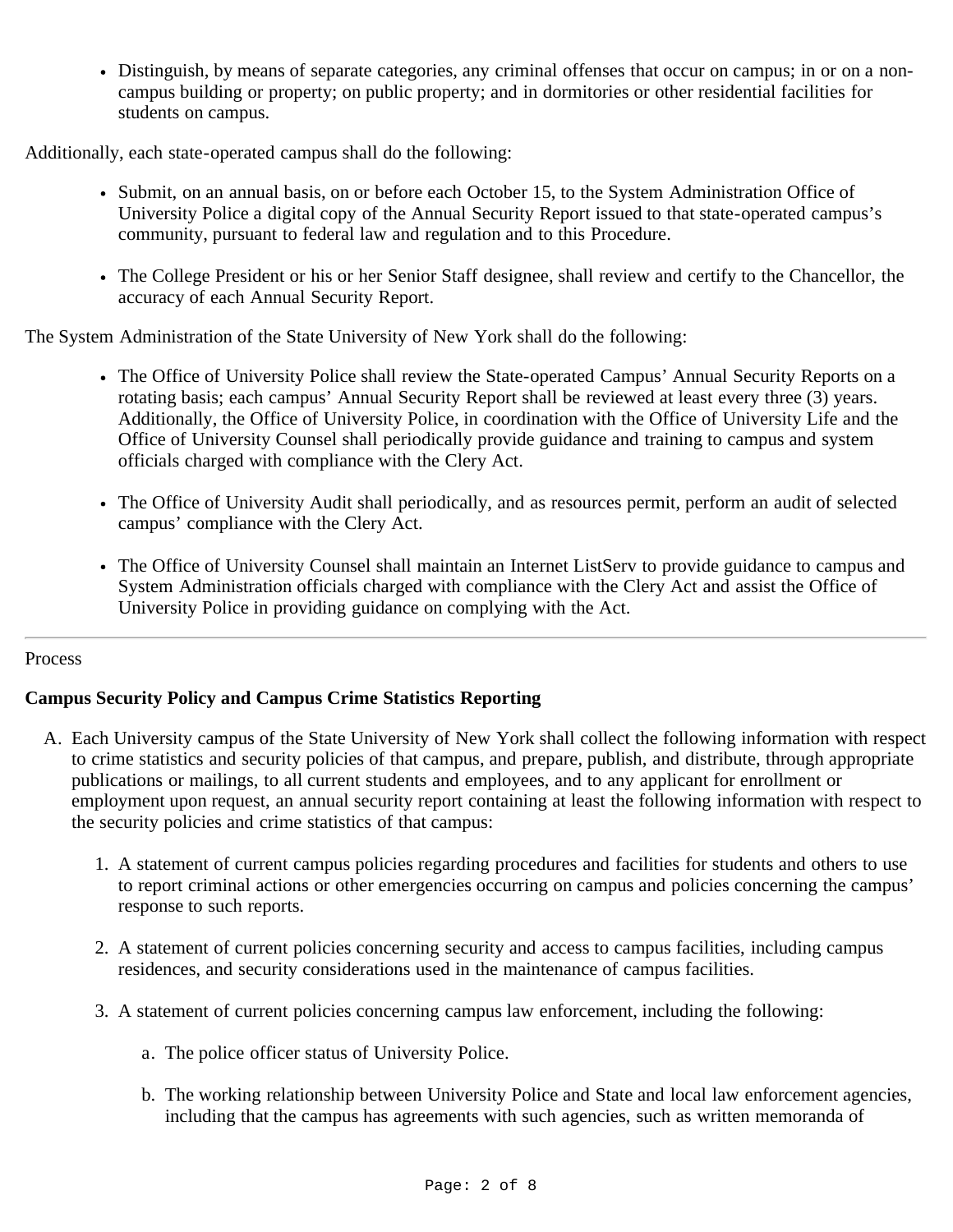understanding, for the investigation of alleged criminal offenses with such agencies.

- c. Policies that encourage accurate and prompt reporting of all crimes to the University Police and/or the appropriate law enforcement agencies.
- 4. A description of the type and frequency of programs designed to inform students and employees about campus security procedures and practices and to encourage students and employees to be responsible for their own security and the security of others.
- 5. A description of programs designed to inform students and employees about the prevention of crimes.
- 6. Statistics concerning the occurrence on campus, in or on non-campus buildings or property, and on public property, during the most recent calendar year and the 2 preceding calendar years for which data are available:
	- a. The following criminal offenses reported to campus security authorities or local police agencies:
		- 1. Murder
		- 2. Sex offenses, forcible or non-forcible
		- 3. Robbery
		- 4. Aggravated assault
		- 5. Burglary
		- 6. Motor vehicle theft
		- 7. Manslaughter
		- 8. Arson
	- b. The number of arrests or referrals for campus disciplinary action for liquor law violations, drugrelated violations and weapons possession.
	- c. The number of crimes described in subclasses (1) through (8) of clause (6) (a) and the number of incidents of larceny-theft, simple assault, intimidation and destruction, damage, or vandalism of property and other crimes involving bodily injury to any person in which the victim is intentionally selected because of the actual or perceived race, gender, religion, sexual orientation, ethnicity, or disability of the victim that are reported to campus security authorities or local police agencies. This data shall be collected and reported according to category of prejudice.
	- d. For purposes of reporting the statistics with respect to crimes described in paragraph  $(A)(6)$ , a campus shall distinguish, by means of separate categories, any criminal offenses that occur as follows:
		- 1. On campus
		- 2. In or on a non-campus building or property
		- 3. On public property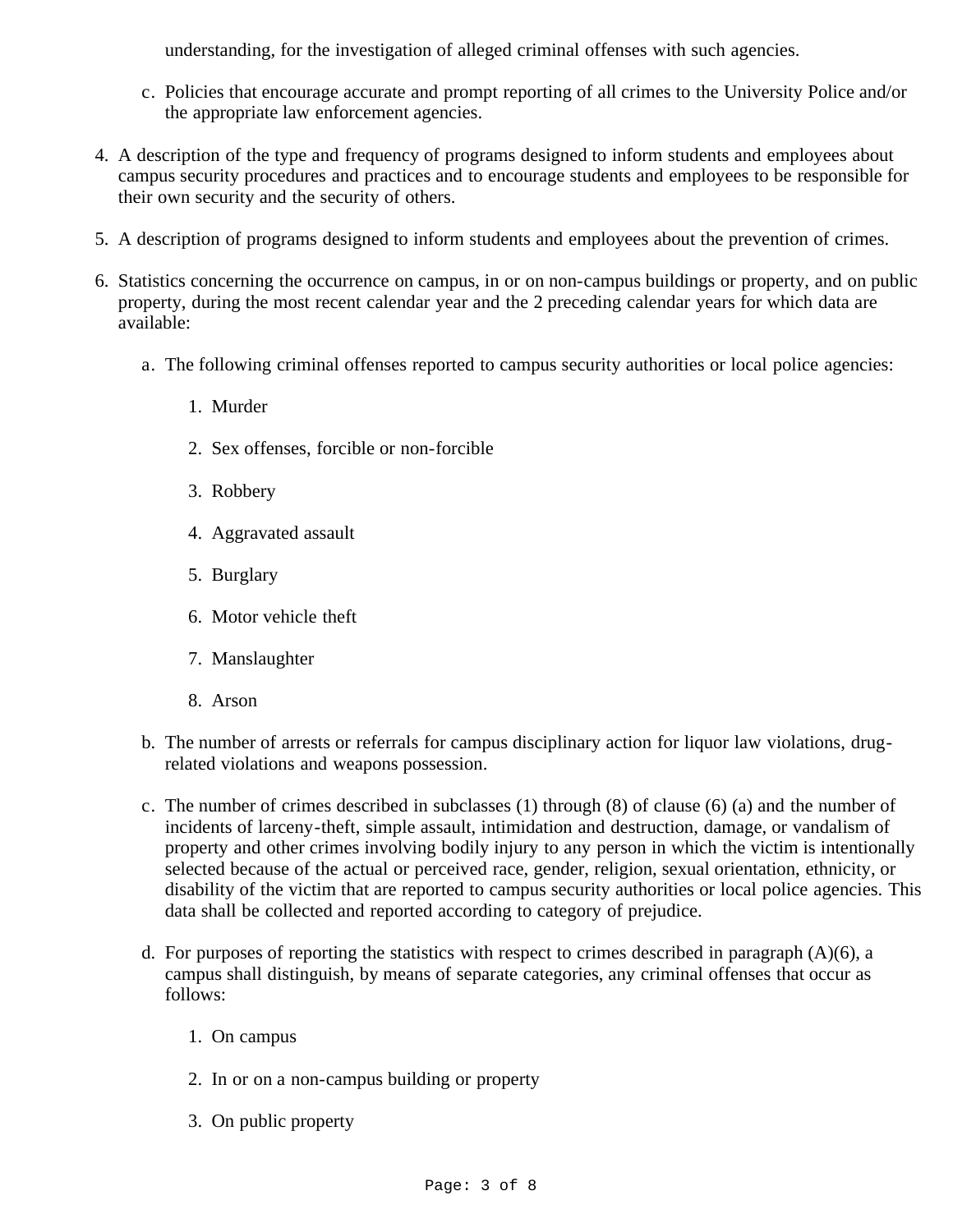- 4. In dormitories or other residential facilities for students on campus.
- 7. A statement of policy concerning the monitoring and recording through local police agencies of criminal activity at off-campus student organizations which are recognized by the institution and that are engaged in by students attending the campus, including those student organizations with off-campus housing facilities.
- 8. A statement of policy regarding the possession, use and sale of alcoholic beverages and enforcement of state underage drinking laws and a statement of policy regarding the possession, use and sale of illegal drugs and enforcement of federal and state drug laws and a description of any drug or alcohol abuse education programs as required under [20 U.S.C. §1011i.](http://frwebgate.access.gpo.gov/cgi-bin/getdoc.cgi?dbname=browse_usc&docid=Cite:+20USC1011i)
- 9. A statement advising the campus community where law enforcement agency information concerning registered sex offenders may be obtained, such as the law enforcement office of the campus, a local law enforcement agency with jurisdiction for the campus or a campus web site (see the University policy regarding Sex Offender Registration).
- 10. A statement of current campus policies regarding immediate emergency response and evacuation procedures including the use of electronic and cellular communication (if appropriate), which policies shall include procedures to do the following:
	- a. Immediately notify the campus community upon the confirmation of a significant emergency or dangerous situation involving an immediate threat to the health or safety of students or staff occurring on the campus, unless issuing a notification will compromise efforts to contain the emergency.
	- b. Publicize emergency response and evacuation procedures on an annual basis in a manner designed to reach students and staff.
	- c. Test emergency response and evacuation procedures on an annual basis.
- B. Each University campus shall make timely reports to the campus community about those crimes, listed in paragraph (A)(6) that are considered to be a threat to other students and employees, and are reported to campus law enforcement or local police agencies. Such reports shall be provided to students and employees in a manner that is timely and that will aid in the prevention of similar occurrences.
- C. Each University Campus shall make, keep and maintain a daily log, written in a form that can be easily understood, recording all crimes reported to such police or security department, including:
	- 1. The nature, date, time, and general location of each crime.
	- 2. The disposition of the complaint, if known.

All entries that are required pursuant to this paragraph shall, except where disclosure of such information is prohibited by law or such disclosure would jeopardize the confidentiality of the victim, be open to public inspection within two business days of the initial report being made to the department or a campus security authority.

1. If new information about an entry into a log becomes available to a police or security department, then the new information shall be recorded in the log not later than two business days after the information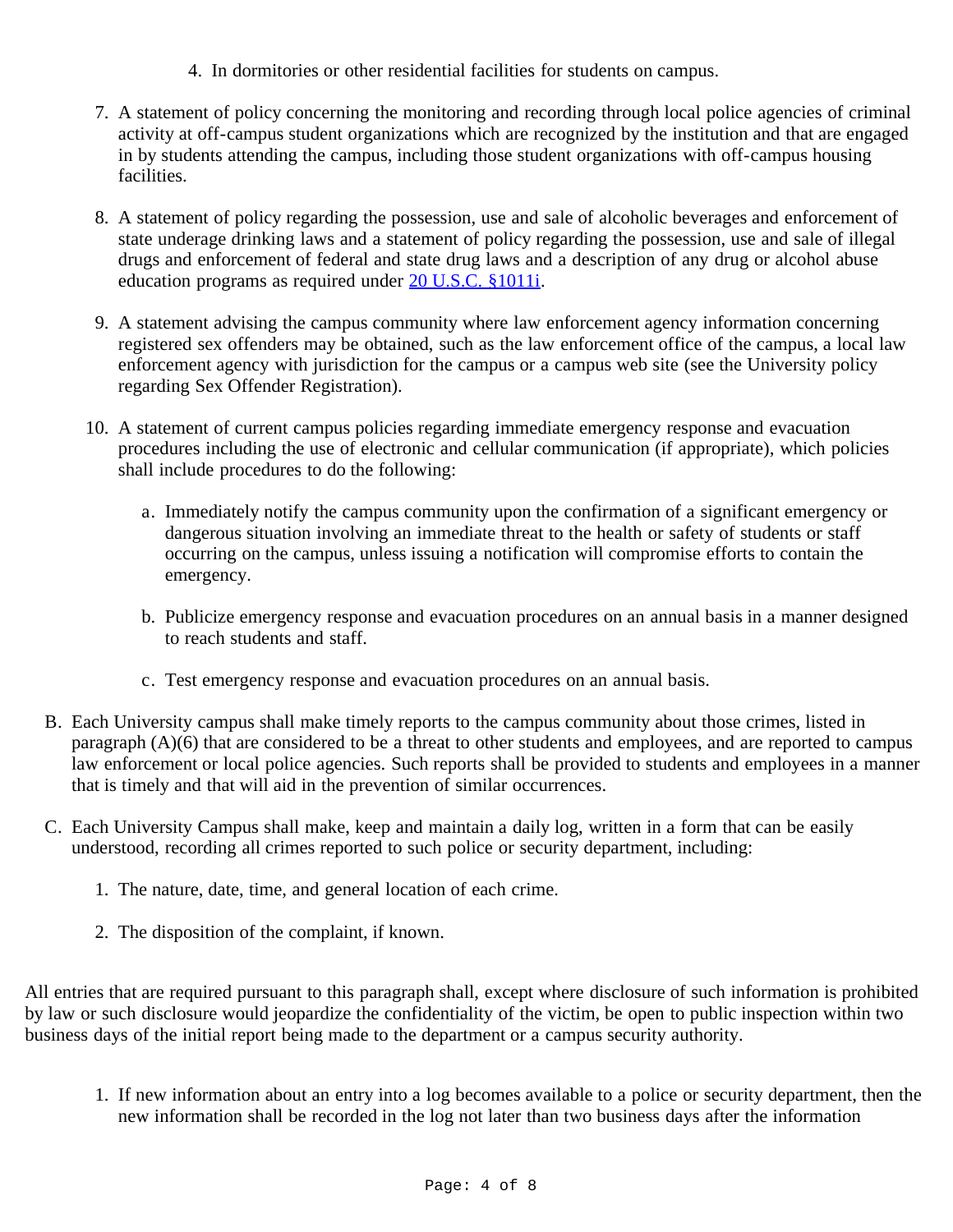becomes available to the police or security department.

- 2. If there is clear and convincing evidence that the release of such information would jeopardize an ongoing criminal investigation or the safety of an individual, cause a suspect to flee or evade detection, or result in the destruction of evidence, such information may be withheld until that damage is no longer likely to occur from the release of such information.
- D. On an annual basis, each University campus shall submit to the U.S. Secretary of Education ([Campus Crime and](http://surveys.ope.ed.gov/security/) [Security at Postsecondary Education Institutions Survey](http://surveys.ope.ed.gov/security/)) a copy of the statistics required to be made available under paragraph (A)(6)above.
- E. The statistics described in paragraph (A)(6) shall be compiled in accordance with the definitions used in the [Uniform Crime Reporting system](http://www.securityoncampus.org/schools/cleryact/definitions.html) of the Department of Justice, Federal Bureau of Investigation, and the modifications in such definitions as implemented pursuant to the [Hate Crime Statistics Act](http://frwebgate.access.gpo.gov/cgi-bin/getdoc.cgi?dbname=browse_usc&docid=Cite:+28USC534). Such statistics shall not identify victims of crimes or persons accused of crimes.
- F. Each University campus shall develop and distribute as part of the report described in paragraph (A) a statement of policy regarding the following:
	- 1. Such campus' sexual assault prevention programs (see the University policy regarding Sexual Assault Prevention), which shall be aimed at prevention of sex offenses.
	- 2. The procedures followed once a sex offense has occurred.

The policy described in subparagraph (F) shall address the following areas:

- 1. Education programs to promote the awareness of rape, acquaintance rape and other sex offenses.
- 2. Possible sanctions to be imposed following the final determination of an on-campus disciplinary procedure regarding rape, acquaintance rape or other sex offenses, forcible or non-forcible.
- 3. Procedures students should follow if a sex offense occurs, including who should be contacted, the importance of preserving evidence as may be necessary to the proof of criminal sexual assault, and to whom the alleged offense should be reported.
- 4. Procedures for on-campus disciplinary action in cases of alleged sexual assault, which shall include a clear statement of the following:
	- i. The accuser and the accused are entitled to the same opportunities to have others present during a campus disciplinary proceeding.
	- ii. Both the accuser and the accused shall be informed of the outcome of any campus disciplinary proceeding brought alleging a sexual assault.
- 5. Informing students of their options to notify proper law enforcement authorities, including on-campus and local police, and the option to be assisted by campus authorities in notifying such authorities, if the student so chooses.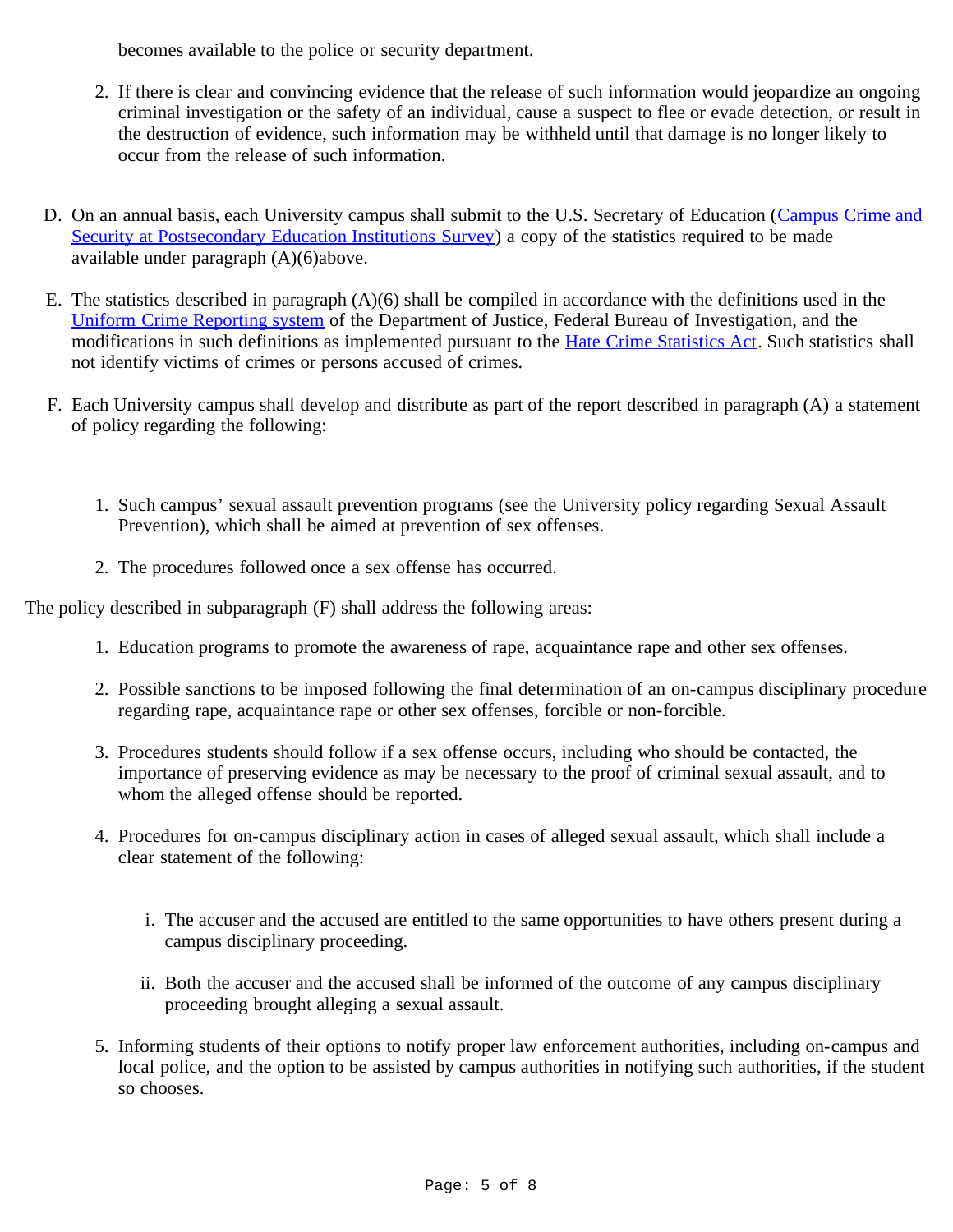- 6. Notification of students of existing counseling, mental health or student services for victims of sexual assault, both on campus and in the community.
- 7. Notification of students of options for, and available assistance in, changing academic and living situations after an alleged sexual assault incident, if so requested by the victim and if such changes are reasonably available.
- G. No campus, or an officer, employee, or agent of a campus may retaliate, intimidate, threaten, coerce, or otherwise discriminate against any individual with respect to the implementation of any provision of this policy.

In support of this procedure, the following definitions are included:

### H. **Definitions**

**Campus** – (1) any building or property owned or controlled by an institution of higher education within the same reasonably contiguous geographic area of the institution and used by the institution in direct support of, or in a manner related to, the institution's educational purposes, including residence halls; and (2) property within the same reasonably contiguous geographic area of the institution that is owned by the institution but controlled by another person, is used by students, and supports institutional purposes (such as a food or other retail vendor).

**Non-campus building or property** – (1) any building or property owned or controlled by a student organization recognized by the institution; and (2) any building or property (other than a branch campus) owned or controlled by a campus that is used in direct support of, or in relation to, the campus' educational purposes, is used by students, and is not within the same reasonably contiguous geographic area of the campus.

**Public property** – all public property that is within the same reasonably contiguous geographic area of the institution, such as a sidewalk, a street, other thoroughfare, or parking facility, and is adjacent to a facility owned or controlled by the campus if the facility is used by the campus in direct support of, or in a manner related to the campus' educational purposes.

**Campus security authority** – (1) a campus police or security department; (2) any individual or organization specified in the campus' statement of campus security policy as an individual or organization to which students and employees should report criminal offenses; (3) a campus official who has significant responsibility for student and campus activities, including, but not limited to, student housing, student discipline, and campus judicial proceedings.

#### <span id="page-5-0"></span>Forms

[Campus Crime and Security at Postsecondary Education Institutions Survey](http://surveys.ope.ed.gov/security/) (Annual Reporting Mechanism for Requirements of 20 U.S.C. 1092(f))

<span id="page-5-1"></span>Related Procedures

[Student Consumer Information and Disclosures](http://www.suny.edu/sunypp/lookup.cfm?lookup_id=448)

<span id="page-5-2"></span>Other Related Information

[U.S. Department of Education](http://www.ed.gov/admins/lead/safety/campus.html#statute)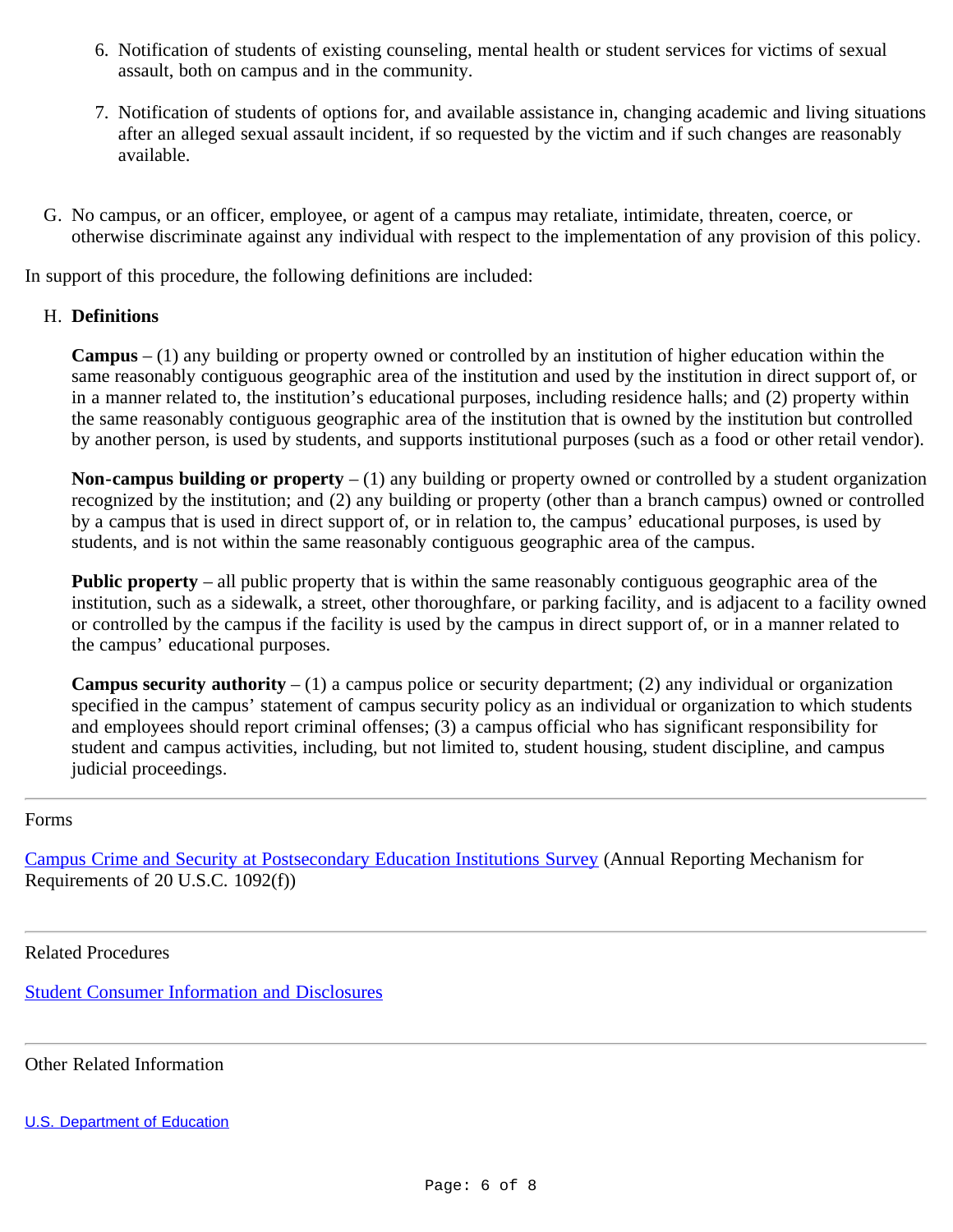# U.S. Department of Education's

[Handbook for Campus Crime Reporting](http://www.ed.gov/admins/lead/safety/handbook.pdf)

[42 U.S.C. §14071](http://frwebgate.access.gpo.gov/cgi-bin/getdoc.cgi?dbname=browse_usc&docid=Cite:+42USC14071) (Jacob Wetterling Crimes Against Children and Sexually Violent Offender Registration Program)

[20 U.S.C. §1011i](http://frwebgate.access.gpo.gov/cgi-bin/getdoc.cgi?dbname=browse_usc&docid=Cite:+20USC1011i) (Drug and alcohol abuse prevention)

[Uniform Crime Reporting System](http://www.securityoncampus.org/schools/cleryact/definitions.html)

[28 U.S.C. §534](http://frwebgate.access.gpo.gov/cgi-bin/getdoc.cgi?dbname=browse_usc&docid=Cite:+28USC534) (Hate Crime Statistics Act)

## [Bias-Related Crime Prevention Policy](http://www.suny.edu/sunypp/lookup.cfm?lookup_id=354)

**[Sexual Assault Prevention Policy](http://www.suny.edu/sunypp/lookup.cfm?lookup_id=356)** 

<span id="page-6-0"></span>Authority

[20 U.S.C. §1092\(f\)](http://frwebgate.access.gpo.gov/cgi-bin/getdoc.cgi?dbname=browse_usc&docid=Cite:+20USC1092)

Chapter 597, Laws of 2003

### <span id="page-6-1"></span>**History**

Memorandum to Presidents from Office of University Counsel and Vice Chancellor for Legal Affairs dated July 23, 2008 regarding reporting and classifying burglaries and larcenies. Model Report for the Crimes Awareness & Campus Security Act distributed to Chief Student Affairs Officers, Chiefs of Police, Directors of Public Safety, Directors of Residence Life, and Coordinators of Campus Judicial Affairs on June 19, 2000.

Memorandum to Presidents from Office of Vice Chancellor for Student Affairs and Special Programs, dated March 4, 1994 reminded campuses that sexual assault statistics and policies that address prevention, procedures for reporting and campus judicial procedures related to sexual assault must be included in the annual campus security/safety report. A copy of "Sex Offense on Campus" by the American Council on Education and National Association of Student personnel Administrators, which discusses amendments to the 1990 Campus Security Act, is provided.

Memorandum to Presidents from Office of University Counsel and the Vice Chancellor for Legal Affairs, dated December 30, 1992 outlining new requirements under selected provisions of the Higher Education Amendments of 1992. The amendment to the Campus Security Act requires campuses to include in their reports statistics not only of rape but also of all sex offenses, forcible or non-forcible. Campuses must also develop a policy that includes programs aimed at preventing sex offenses and procedures to be followed once a sex offense has occurred.

Memorandum to Presidents from Office of University Counsel and the Vice Chancellor for Legal Affairs and Office of Vice Chancellor for Student Affairs and Special Programs, dated August 2, 1991 outlining new Federal Student Rightto-Know and Campus Security Act and the type of information to be contained in the report. Beginning in August 1, 1991, campuses are required to collect certain information annually relating to campus crimes and their own security policies. Beginning September 1, 1992, this information must be published in an annual security report for dissemination to all current students and employees of the campus and to applicants for enrollment or employment, upon request. The Act also amends the Family Educational Rights and Privacy Act ("FERPA" or "Buckley Amendment") to allow campuses to disclose to an alleged victim of a violent crime the results of any disciplinary